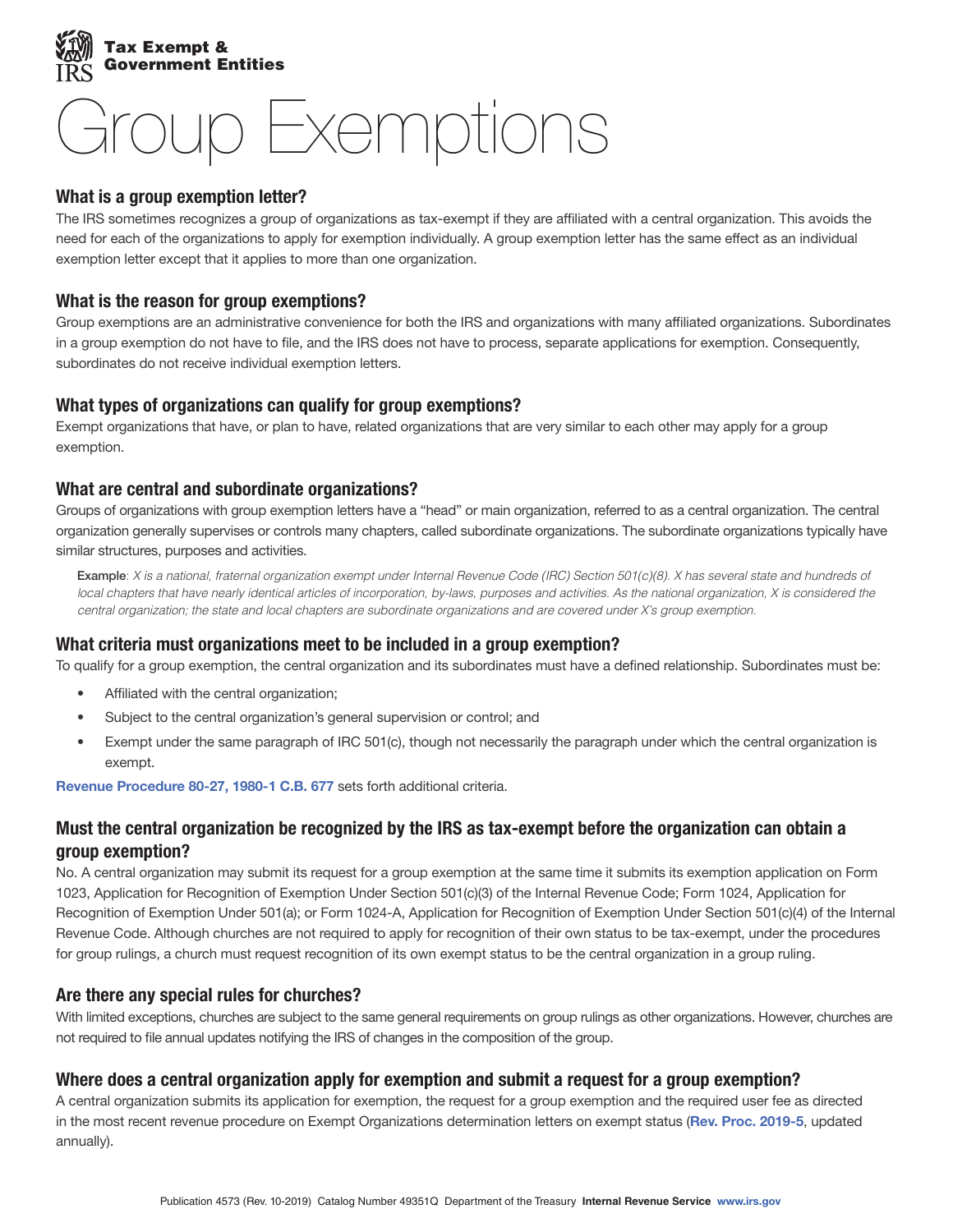## What must a request for a group exemption contain?

The central organization submits a letter to the IRS on behalf of itself and its subordinates. The letter includes:

- a. Information verifying the existence of the required relationship;
- b. A sample copy of a uniform governing instrument (such as a charter, trust indenture or articles of association) adopted by the subordinates;
- c. A detailed description of the subordinates' purposes and activities including the sources of receipts and the nature of expenditures;
- d. An affirmation by a principal officer that, to the best of the officer's knowledge, the subordinates' purposes and activities are as stated in (b) and (c) above;
- e. A statement that each subordinate to be included in the group exemption letter has furnished written authorization to the central organization;
- f. A list of subordinates to be included in the group exemption letter to which the IRS has issued an outstanding ruling or determination letter relating to exemption;
- g. If the application for a group exemption letter involves IRC 501(c)(3), an affirmation to the effect that, to the best of the officer's knowledge and belief, no subordinate to be included in the group exemption letter is a private foundation as defined in IRC 509(a);
- C.B. 587 (as modified by [Rev. Proc. 2019-22, 2019-22 I.R.B 1260](https://www.irs.gov/irb/2019-22_IRB#REV-PROC-2019-22)) and [Revenue Ruling 71-447](http://www.irs.gov/pub/irs-tege/rr71-447.pdf), 1971-2 C.B. 230; and h. For each subordinate that is a school claiming exemption under IRC 501(c)(3), the information required by Rev. Proc. 75-50, 1975-2
- i. A list of the names, mailing addresses (including ZIP Code), actual addresses (if different) and employer identification numbers of subordinates to be included in the group exemption letter. A current directory of subordinates may be furnished in lieu of the list if it includes the required information and if the subordinates not to be included in the group exemption letter are identified.

The rules for applying for a group exemption are set forth in [Rev. Proc. 80-27, 1980-1 C.B. 677](http://www.irs.gov/pub/irs-tege/rp1980-27.pdf).

#### How does the group exemption process work?

Upon receipt of an application Form 1023, 1024 or 1024-A and a request for group exemption, the IRS first determines whether the central organization and the existing subordinates qualify for tax exemption. Once the IRS grants the exemption, the central organization is responsible for:

- 1. Ensuring that its current subordinates continue to qualify to be exempt;
- 2. Verifying that any new subordinates are exempt; and
- 3. Updating the IRS annually of new subordinates, subordinates no longer to be included and subordinates that have changed their names or addresses.

## What is included in an annual update?

Annual updates must contain:

- a. Information about changes in purposes, character or method of operation of subordinates included in the group exemption letter.
- b. Lists of:
	- 1. Subordinates that have changed their names or addresses during the year;
	- 2. Subordinates no longer to be included in the group exemption letter because they have ceased to exist, disaffiliated or withdrawn their authorization to the central organization; and
	- 3. Subordinates to be added to the group exemption letter because they are newly organized or affiliated or have newly authorized the central organization to include them.

Each list must show the names, mailing address (including ZIP Codes), actual address (if different) and employer identification numbers of the affected subordinates.

An annotated directory of subordinates will not be accepted for this purpose. If none of these changes occurred, the central organization must submit a statement to that effect.

c. The same information about new subordinates that was required in the initial request. If a new subordinate does not differ in any material respects from the subordinates included in the original request, however, a statement to this effect may be submitted in lieu of detailed information.